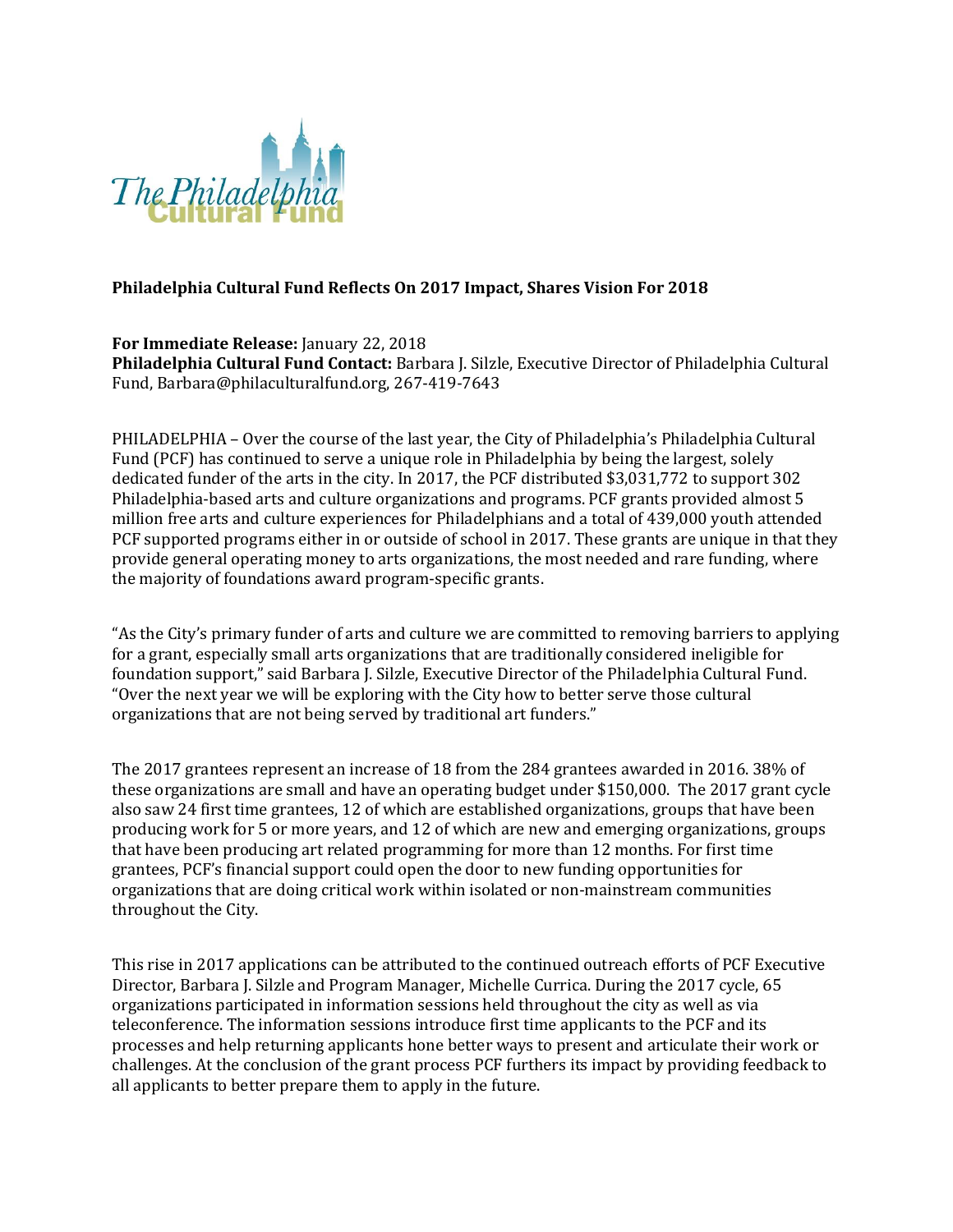Through an annual allocation to PCF from the City of Philadelphia each year, the City funds arts organizations and programs that deliver valuable cultural experiences in each council district. This distribution of funds can be attributed in part to the diversity of the peer panelists, members of the Greater Philadelphia arts and culture community, who provide an all-lens view when reviewing the grant applications.

The PCF has awarded over \$45 million in grants since its founding in 1991 as a 501 (c) (3) nonprofit organization. Over the last three years, the PCF has seen an increase in their applicant pool meaning the number of organizations that receive grants has significantly grown. They expect to support as many as 320 Philadelphia based arts organizations and programs in 2018. Last year was this first time the City requested a report about grantee district and programming locations in order to get a full picture of the PCF's reach.



*Philadelphia Cultural Fund 2017 Grantees by Home and Programming Districts*

"The Cultural Fund's reported data on the number of funded activities in each council district, for 2017 provides us with a baseline for a how we can move towards more equitable distribution of experiences across Philadelphia," said Chief Cultural Officer Kelly Lee. "The stable funding to the PCF provided under the Kenney Administration will allow us to work with PCF to increase the equal accessibility of funded activities and increase the support for the smallest and most vulnerable of organizations. This City support is often the only grant these organizations receive to continue to do the valuable work they do in each and every neighborhood."

The PCF's impact can be quantified by statistics and data however, it is most evident when the impact is articulated by the arts organizations directly. "The support that you provided goes towards deepening and growing our holistic after school leadership institute in arts, academics, and